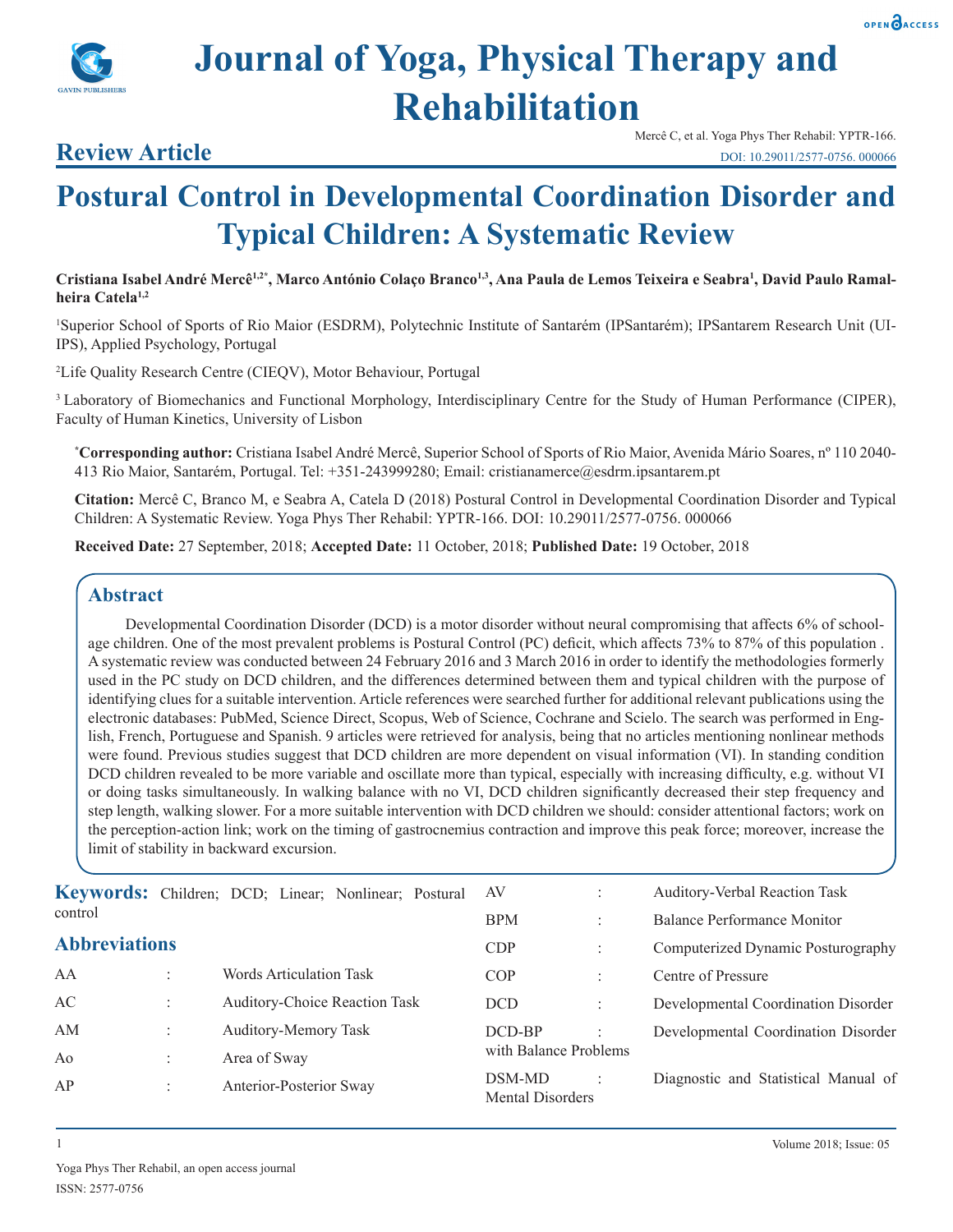| ES                      | Equilibrium Score                  |  |  |
|-------------------------|------------------------------------|--|--|
| <b>HD</b>               | <b>High Difficulty</b>             |  |  |
| IQ                      | Intelligence Quotient              |  |  |
| L                       | Path Length                        |  |  |
| Lat or LAT              | Medio-Lateral Sway                 |  |  |
| LD                      | Low Difficulty                     |  |  |
| LOS                     | Limit of Stability                 |  |  |
| <b>MABC</b><br>Children | Movement Assessment Battery<br>for |  |  |
| <b>Oc</b>               | Counting Task                      |  |  |
| <b>RC</b>               | Romberg's Coefficient              |  |  |
| PC.                     | Postural Control                   |  |  |
| SOT                     | <b>Sensory Organization Test</b>   |  |  |
| TD                      | <b>Typical Development</b>         |  |  |
| VI                      | Visual Information                 |  |  |
|                         |                                    |  |  |

#### **Introduction**

The Developmental Coordination Disorder (DCD) is a motor disorder identified and recognized by the Diagnostic and Statistical Manual of Mental Disorders (DSM-MD) [1]. This disorder is expressed early, affecting 6% of school-age children [2,3]. The children with DCD reveal problems in the development of fine or global motor coordination, difficulties in the motor control and learning, and in the acquisition of new motor skills [2]. These difficulties are expressed in many ways, like in a delay of achieving motor milestones, clumsiness, poor balance, difficulties in writing and drawing [4], poor postural control [5], and difficulties in space and temporal organization [6]; affecting the daily life of the children which, consequently, brings more problems and new difficulties like academic delay or social isolation [2,7]. For example, a child who cannot maintain his posture in the chair and simultaneously has difficulties in drawing letters correctly, will be a child that is neither focussed on the lesson nor the teacher but rather on drawing a letter, resulting in academic impairments.

The difficulties remain for life, DCD does not simply disappear as time goes by [8]. An early diagnosis accompanied by an early intervention may help to decrease the negative effects of DCD, and provide a better quality of life for these children, and later, in their adult life [9]. Children with DCD are a heterogeneous group, they can reveal just some part of the symptoms and not all simultaneously, e.g., the child can reveal balance problems but no visual and spatial difficulties and vice versa [3]. One of the most prevalent problems is the postural control deficit, which affects 73% to 87% of the DCD children [10]. The postural control is crucial for all daily tasks, so due to the significance it is pertinent to study it in DCD children. If we understand how balance control is performed, and the differences between typical and DCD

children in this capacity, we will be able to make a more adjusted intervention with better results.

In recent years, new ways of looking at and interpreting postural control data have been increasing. Previously, only the linear and quantification methods like the COP analysis in sway, path range or coefficient of variation were used. Nowadays the nonlinear methods are emerging and represent a very useful tool, which can provide information on the quality of movement and how the movement is controlled by the system over time [11]. Recently, nonlinear methods have successfully demonstrated sensitivity to small alterations in postural control and to be able to discriminate pathologic from non-pathologic disorders, e.g. detection of infants with cerebral palsy [11-14].

Considering the importance of PC's study in DCD children, which affects their daily living, and bearing in mind the value that linear methods had already proved in the past and also the potential of the recent application of nonlinear methods. It would be of significant importance to review all the methodologies already used in PC's study in DCD to give a holistic view to investigators of what has already been done in this field and, subsequently, what can be improved in future studies. Beyond the methodology, it would be interesting to analyse and synthetize the results found for PC in DCD children and the differences between them and typical, in order to more deeply understand this theme and, if possible, find clues for a more suitable intervention.

Overall, the purpose of this systematic review consists of identifying all the methodologies, linear and nonlinear, that have been used in the PC study in DCD; and also analyse and synthetize the differences that they found between these and typical children. The raised questions were: i) which methods were used to evaluate postural control in children with DCD? ii) which differences were found between the postural control in DCD children and children with typical motor development?

#### **Methods**

#### **Search Strategy**

A literature searches according to PRISMA guidelines [15] was conducted using the electronic databases PubMed, Science Direct, Scopus, Web of Science, Cochrane and Scielo. These databases were selected as they represent a wide spectrum of disciplines that perform research in DCD [16]. The search was performed between 24 February 2016 and 3 March 2016, all articles presented in the databases in this time frame were scrutinized. Due to the wide range of different terminology to refer postural control, a combined search using the equivalent terms has been chosen; an equivalent term, the acronym and the complete designation for DCD were used. To maximize the spectrum of the search, this was performed in English, French, Portuguese and Spanish using the following key terms in the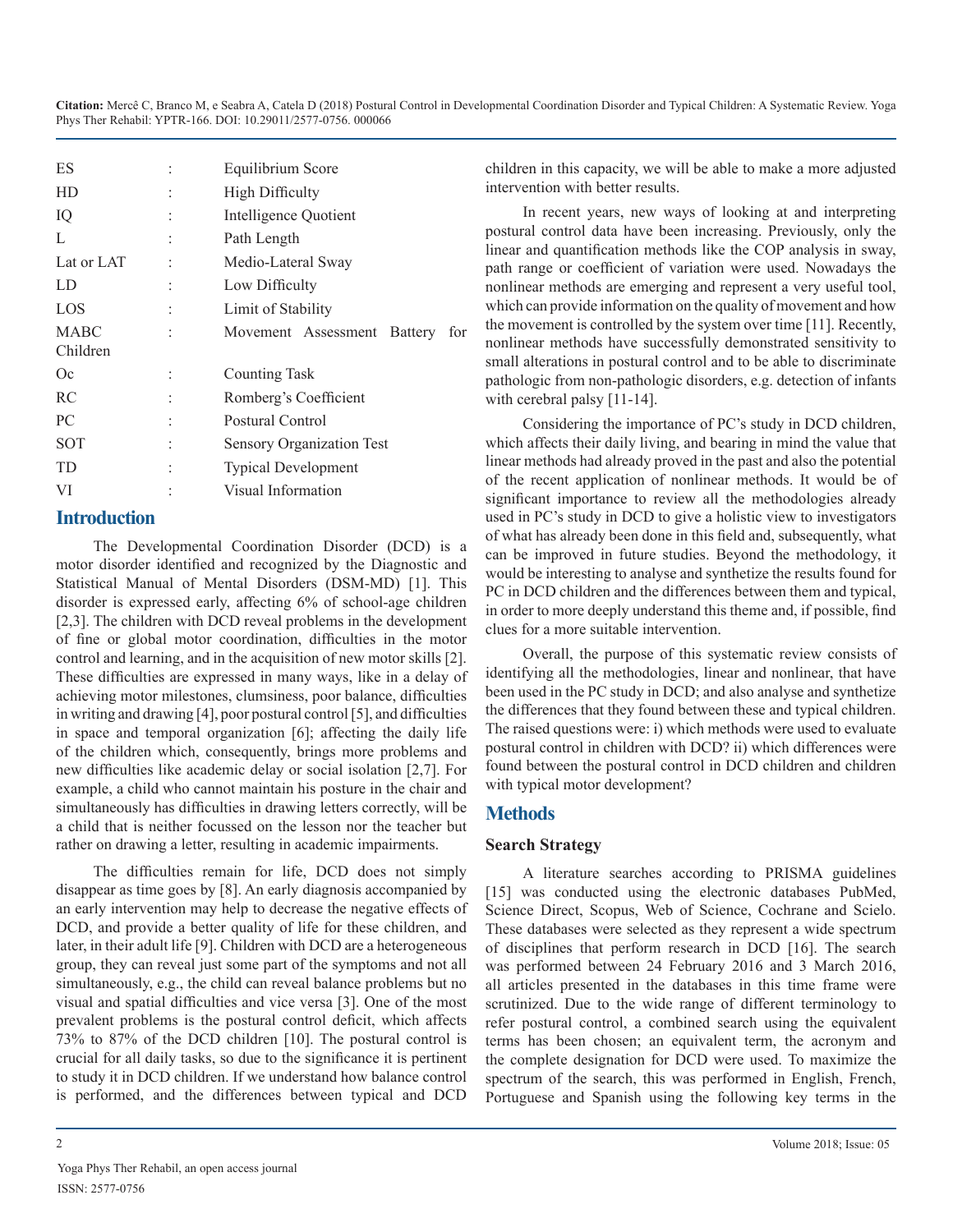advanced search: English - ((developmental coordination disorder) or (dyspraxia) or (DCD)) and (postural balance) or (postural sway) or (postural control); French - (("Développement des troubles de coordination") or (dyspraxie) or (DCD)) and ((contrôle postural) or (l'équilibre postural) or (balancement postural)); Portuguese - (("desordem coordenativa do movimento") or (desordem coordenativa no desenvolvimento) or (DCD) or (dispraxia)) and ((controle postural) or (controlo postural) or (oscilação postural) or (equílibrio postural)); Spanish - (("Transtorno de la coordinación del desarrollo") or (dispraxia) or (DCD)) and ((control postural) or (equilibrio postural) or (oscilación postural)).

#### **Inclusion and Exclusion Criteria**

The inclusion and exclusion criteria for this systematic review were similar to another review on the topic of DCD [16], consequently, were discussed and defined by all authors. As inclusion criteria the authors only considered studies that: i) had been published in peer reviewed journals; ii) had had a DCD group evaluated by a standardized assessment of motor skills to diagnose a probable DCD, such as, Movement Assessment Battery for Children 1 or 2 [17,18] and/or Bruininks Test of Motor Proficiency-2 [19]; iii) had a control group with typical development; iv) had used, at least, one nonlinear measurement/method to analyze postural control; v) incorporated children until 10 years old, this age limit was defined based on the final stage of third infancy, where children developed expertise and a combination of motor skills. The exclusion criteria were the following: i) not reviewed by pairs; ii) books or chapters; iii) studies of qualitative nature; iv) studies in which the DCD group has violated the DSM-IV criteria for this disorder, such as children with an identifiable neurological disorder, an IQ (intelligence quotient) score outside the normal range or children with any (gross) physical or sensory impairment.

#### **Identification of Eligible Articles**

After completing the search in the different languages, 1 302 records were identified (English- 834, French- 116, Portuguese-27, Spanish- 325), which were reduced to 598 after removing duplicates. Subsequently, the title reading was carried out, where 67 potentially relevant articles were identified. This marked decrease of potential articles, from 598 to 67, was the result of a combined search with the terms "postural control" that retrieved articles including other disorder like CP, autism or Asperger in which we had no interest.

Based on the abstract reading 34 articles were excluded: 8 for not being an article reviewed by pairs, 2 for being a systematic review, 2 for not including a DCD group, 8 due to the absence of postural control's analyses, and 14 for not corresponding to the age group selected. After a full reading a further 24 articles were

excluded: 3 for not using a standard instrument to access DCD, 14 for violating DSM-IV, and 7 for not corresponding to the age group selected. In the end just 9 articles were considered for the present systematic review, all of which included linear methods with no reference whatsoever to nonlinear methods, details can be found in (Figure 1). After screening each eligible paper, the following data were extracted: sample size, mean and standard deviation of sample' age, tasks, tools, outcome variables, results and conclusions.



Figure 1: Search strategy flow chart.

#### **Results**

The data retrieved from the eligible studies are presented in (Table 1) for sample, age, tasks and tools, and in (Table 2) for outcome variables, principle results and conclusions. All studies incorporated a DCD and a control group, the sample sizes across the DCD group ranged from 12 to 130, and in control group from 12 to 117. All studies reported the mean age and standard deviation. With regard to the tools and outcome variables, all studies used biomechanical instruments including force platforms [20]; threedimensional video record [21]; a balance performance monitor [22,23]; a magnetic tracking system [24,25]; a computerized dynamic system [26,27]; electromyography, accelerometer and dynamometer [28]. All studies performed kinematic analysis and only one also included kinetic analysis [28]. In almost all studies the tasks changed to standing position, except in one which analysed walking [21]. In 3 studies an additional task was performed besides standing [23-25]. No study was found using nonlinear methodology.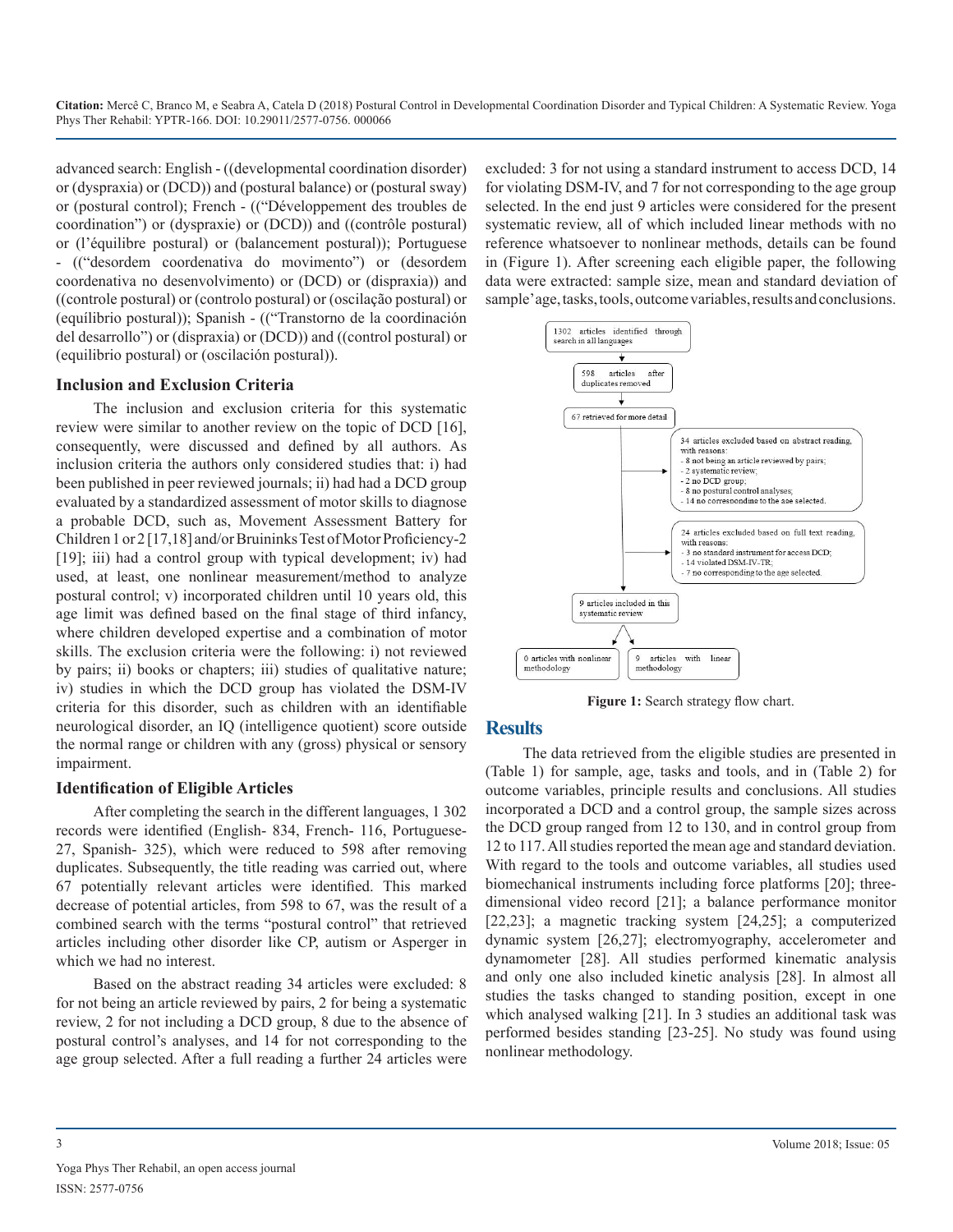| <b>Authors</b>                                   | <b>Sample</b>             | Age                                | <b>Tasks</b>                                                                                                                                                                                                                                                                       | <b>Tools</b>                                                                                                                |
|--------------------------------------------------|---------------------------|------------------------------------|------------------------------------------------------------------------------------------------------------------------------------------------------------------------------------------------------------------------------------------------------------------------------------|-----------------------------------------------------------------------------------------------------------------------------|
| Przysucha &<br>Taylor (2004) [20]                | 20 DCD boys<br>20 TD boys | $8.6 \pm 2.1$<br>$8.5 \pm 2$       | i) Standing quiet with eyes open; ii) idem in eyes<br>closed                                                                                                                                                                                                                       | 1 AMTI force platform                                                                                                       |
| Deconinck et al.<br>$(2006)$ [21]                | 12 DCD<br>12 TD           | $7.8 \pm 0.52$<br>$7.7 \pm 0.56$   | i) Walk at their preferred speed with lighting; ii)<br>same in dark. The order conditions were randomized                                                                                                                                                                          | 8 Three-dimensional<br>ProReflex cameras recording<br>at 240 Hz                                                             |
| Tsai et al. (2008)<br>$[22]$                     | 64 DCD-BP<br>71 TD        | $10.1 \pm 0.3$<br>$10.3 \pm 0.2$   | With and without vision standing still 30" on: i)<br>dominant leg, ii) non-dominant leg and iii) both legs.<br>First eyes open and then closed during both the two-<br>leg and one-leg stances                                                                                     | Balance performance<br>monitor (BPM) composed<br>by a feedback unit and a set<br>of force platforms, recording<br>at 100 Hz |
| Tsai, Pan, Cherng<br>& Wu (2009) [23]            | 39 DCD-BP<br>39 TD        | $9.7 \pm 0.4$<br>$9.6 \pm 0.2$     | i) For 30" just standing; ii) idem doing five dual-<br>tasks: Oral Counting task (OC), Auditory-Verbal<br>reaction task (AV), auditory-choice reaction task<br>(AC), Auditory-Memory task (AM) and words<br>articulation task (AA); iii) Standing with eyes closed                 | <b>Balance Performance</b><br>Monitor, 100 Hz                                                                               |
| Chen, Tsai,<br>Stoffregen, &<br>Wade (2011) [25] | 32 DCD<br>32 TD           | $9.4 \pm 0.5$<br>$9.21 \pm 0.42$   | While standing do a visual task of signal detection in<br>a monitor: i) Low Difficulty (LD); ii) High Difficulty<br>(HD). The order conditions were randomized                                                                                                                     | Magnetic tracking system,<br>60 Hz                                                                                          |
| Chen, Tsai,<br>Stoffregen, &<br>Wade (2012) [24] | 38 DCD<br>38 TD           | $9.37 \pm 0.49$<br>$9.21 \pm 0.41$ | While standing do a digital memory task at two<br>levels: i) Low Difficulty (LD); ii) High Difficulty<br>(HD). The order conditions were randomized                                                                                                                                | Magnetic tracking system<br>(no reference of recording<br>frequency)                                                        |
| Fong et al. (2012)<br>$\lceil 27 \rceil$         | 22 DCD<br>19 TD           | $7.5 \pm 1.4$<br>$6.9 \pm 1.1$     | Just be standing for: i) eyes open, fixed support;<br>ii) eyes closed, fixed support; iii) sway-referenced<br>vision, fixed support; iv) eyes open, sway-referenced<br>support; v) eyes closed, sway-referenced support; vi)<br>sway-referenced vision and sway-referenced support | Computerized dynamic<br>posturography machine<br>to perform a Sensory<br>Organization Test (SOT)                            |
| Fong et al. (2015)<br>[28]                       | 130 DCD<br>117 TD         | $7.7 \pm 1.4$<br>$7.4 \pm 1.3$     | Standing with: i) eyes closed; ii) idem with an<br>unexpected perturbation; iii) voluntarily contracting<br>their leg muscles as hard and as fast as possible.                                                                                                                     | Electromyography;<br>accelerometer;<br>dynamometer; Lafayette<br>Manual Muscle Test System                                  |
| Fong et al. (2016)<br>$\lceil 26 \rceil$         | 30 DCD<br>20 TD           | $7.7 \pm 1.5$<br>$7.9 \pm 1.6$     | Standing at force platform without moving their<br>feet and watching their COP projection in a visor,<br>children should redirect their COP by redistribute<br>their weight in the feet to reach target positions that<br>were randomly selected                                   | Computerized dynamic<br>posturography to perform<br>limit of stability test (LOS)                                           |

**Table 1:** Studies included in the review listed by sample, age, tasks and tools.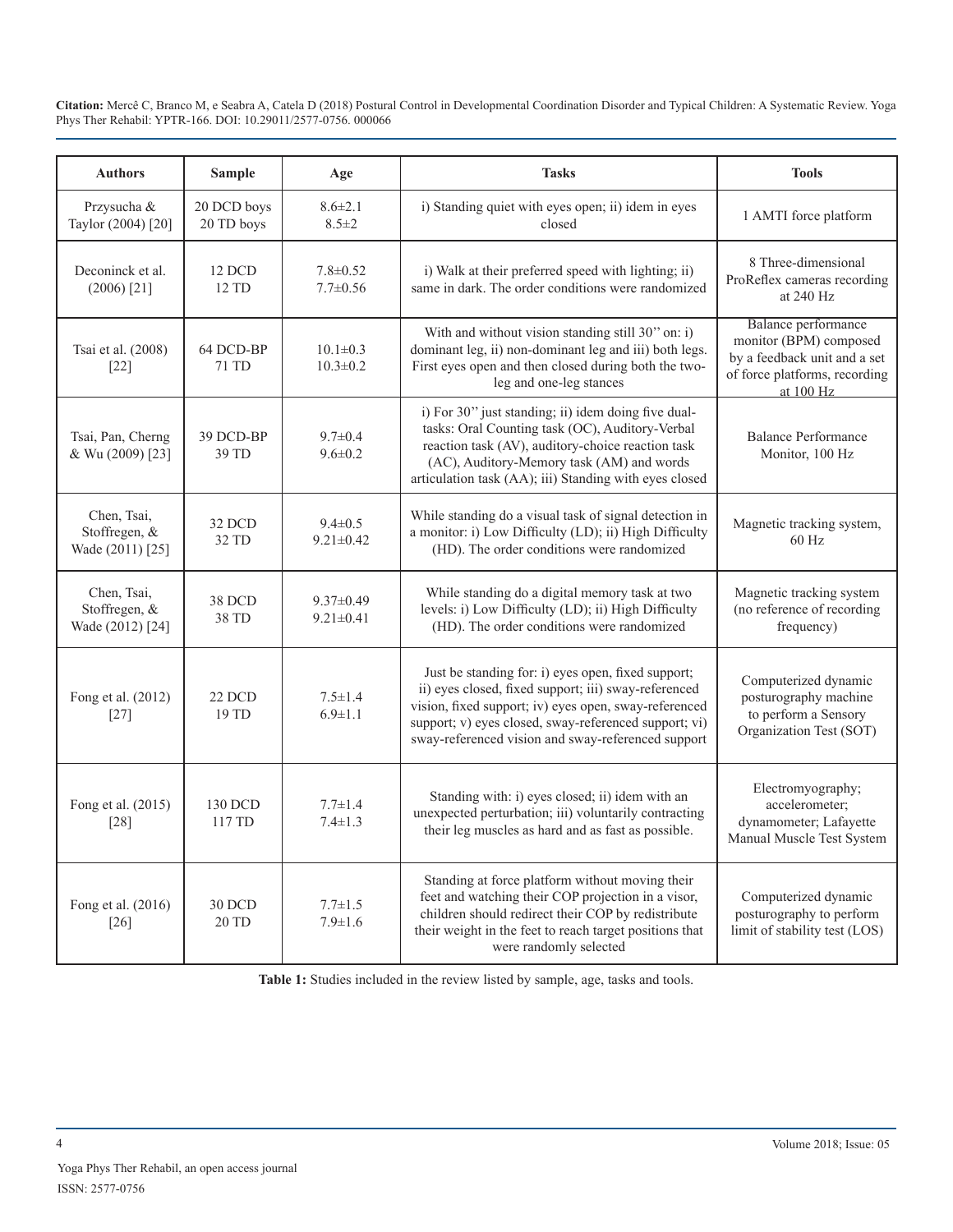| <b>Authors</b>                                        | <b>Outcome Variables</b>                                                                                                                                            | <b>Results</b>                                                                                                                                                                                                                                                                                                                                                                                                | Conclusions                                                                                                                                                                                                                                                                                                                                                                              |
|-------------------------------------------------------|---------------------------------------------------------------------------------------------------------------------------------------------------------------------|---------------------------------------------------------------------------------------------------------------------------------------------------------------------------------------------------------------------------------------------------------------------------------------------------------------------------------------------------------------------------------------------------------------|------------------------------------------------------------------------------------------------------------------------------------------------------------------------------------------------------------------------------------------------------------------------------------------------------------------------------------------------------------------------------------------|
| Przysucha &<br>Taylor (2004)<br>$[20]$                | Kinematic COP analysis in:<br>Anterior-Posterior (AP) sway,<br>lateral (Lat) sway, path length (L),<br>area of sway (Ao). Romberg's<br>quotient.                    | No significant difference between groups in LAT<br>or L. Boys with DCD demonstrated a higher<br>AP sway ( $p < .01$ ) and Ao ( $p < .03$ ). Romberg's<br>quotient indicated that boys with DCD did not<br>over-rely on visual information                                                                                                                                                                     | Boys with DCD are able to<br>compensate as effectively as TD<br>for the loss of visual input while<br>maintaining quiet stance.                                                                                                                                                                                                                                                          |
| Deconinck<br>et al. (2006)<br>$[21]$                  | Kinematic Spatiotemporal gait<br>variables: stride length, stride<br>frequency, stride velocity, support<br>time, swing time, double support<br>time.               | With light the gait pattern was similar between<br>groups. In dark, step frequency and step length<br>were decreased in the DCD children, with<br>significantly slower walking (p<0.001). Velocity<br>and the medio-lateral excursion of COP tended to<br>increase in DCD                                                                                                                                     | The study suggest that DCD are more<br>dependent on visual information than<br>TD for the maintenance of balance<br>and the control of velocity during<br>walking.                                                                                                                                                                                                                       |
| Tsai et al.<br>$(2008)$ <sup>[22]</sup>               | Kinematic COP analysis in: sway<br>area, total path length. Romberg's<br>quotient.                                                                                  | In all conditions DCD-BP children demonstrated<br>greater total path length and sway area than TD.<br>DCD-BP showed significantly larger maximum<br>COP excursions, especially with closed eyes.<br>Romberg's coefficient indicated that DCD-BP did<br>not over-rely on visual information                                                                                                                    | Static balance abilities of children<br>with DCD-BP were significantly<br>worse, especially when standing with<br>eyes closed, than for TD (significant<br>lower sway area and total path).                                                                                                                                                                                              |
| Tsai, Pan,<br>Cherng & Wu<br>$(2009)$ [23]            | Kinematic Sway area of COP.<br>Variation index. Romberg<br>coefficient.                                                                                             | No significant differences in single task or dual-<br>task balancing between groups. For intra-group<br>comparisons no significant differences in TD<br>for dual task in relation to baseline. DCD-BP<br>increase significantly their sway path in OC, AV<br>and AM ( $p=00.3$ , $p=0.011$ , $p=0.041$ respectively).<br>Romberg coefficient suggested that DCD-BP did<br>not over-rely on visual information | The study suggests that children<br>with DCD-BP were more cognitively<br>dependant and may have an<br>automatization deficit.                                                                                                                                                                                                                                                            |
| Chen, Tsai,<br>Stoffregen, &<br>Wade (2011)<br>$[25]$ | Kinematic Positional variability<br>(standard deviation of position)<br>for: head and torso, anteroposterior<br>and mediolateral direction.                         | DCD group exhibited a significant higher<br>positional variability than the TD group for head<br>and torso motion in all conditions $(p<0.05)$ .<br>Both groups modulated their postural activity<br>in response to difficulty variations. The effect<br>of visual task (HD vs. LD) on postural activity<br>differed for TD and DCD groups. TD reduced<br>postural motion in the HD while DCD increased       | The study suggests a weakened<br>perception-action link in children<br>with DCD as they seem less able to<br>reduce postural control to benefit<br>signal detection performance.                                                                                                                                                                                                         |
| Chen, Tsai,<br>Stoffregen, &<br>Wade (2012)<br>$[24]$ | Kinematic Positional variability<br>(standard deviation of position)<br>for: head and torso, anteroposterior<br>and mediolateral direction.                         | DCD exhibited significantly larger postural<br>motion ( $p<0.05$ ) than TD. TD modulated their<br>sway in response to variations in task difficulty,<br>they significantly reduced postural motion in the<br>HD (p<0.05) compared LD, DCD did not                                                                                                                                                             | The study suggests that the postural<br>responses of DCD differ from TD<br>while engaging in a memory task<br>with various difficulty levels. Also<br>suggest that DCD had a reduced<br>ability to modulate postural motion<br>when engaged in cognitive activity.                                                                                                                       |
| Fong et al.<br>$(2012)$ [27]                          | Kinematic Equilibrium Score<br>(ES) for AP direction. Composite<br>ES (considering ES in all the six<br>conditions). Somatosensory, visual<br>and vestibular ratio. | DCD had lower composite ES ( $p < .001$ ), visual<br>ratios ( $p = .005$ ) and vestibular ratios ( $p = .002$ )<br>than TD. DCD had lower motor strategy scores<br>(swayed more on their hips) than the normal<br>children when forced to depend on vestibular cues<br>alone to balance ( $p < .05$ )                                                                                                         | DCD had deficits in standing<br>balance control in conditions that<br>included reduced or conflicting<br>sensory signals. The visual and<br>vestibular systems tended to be more<br>involved in balance deficits than<br>somatosensory. DCD children tended<br>to use hip strategy excessively when<br>forced to rely primarily on vestibular<br>signals to maintain postural stability. |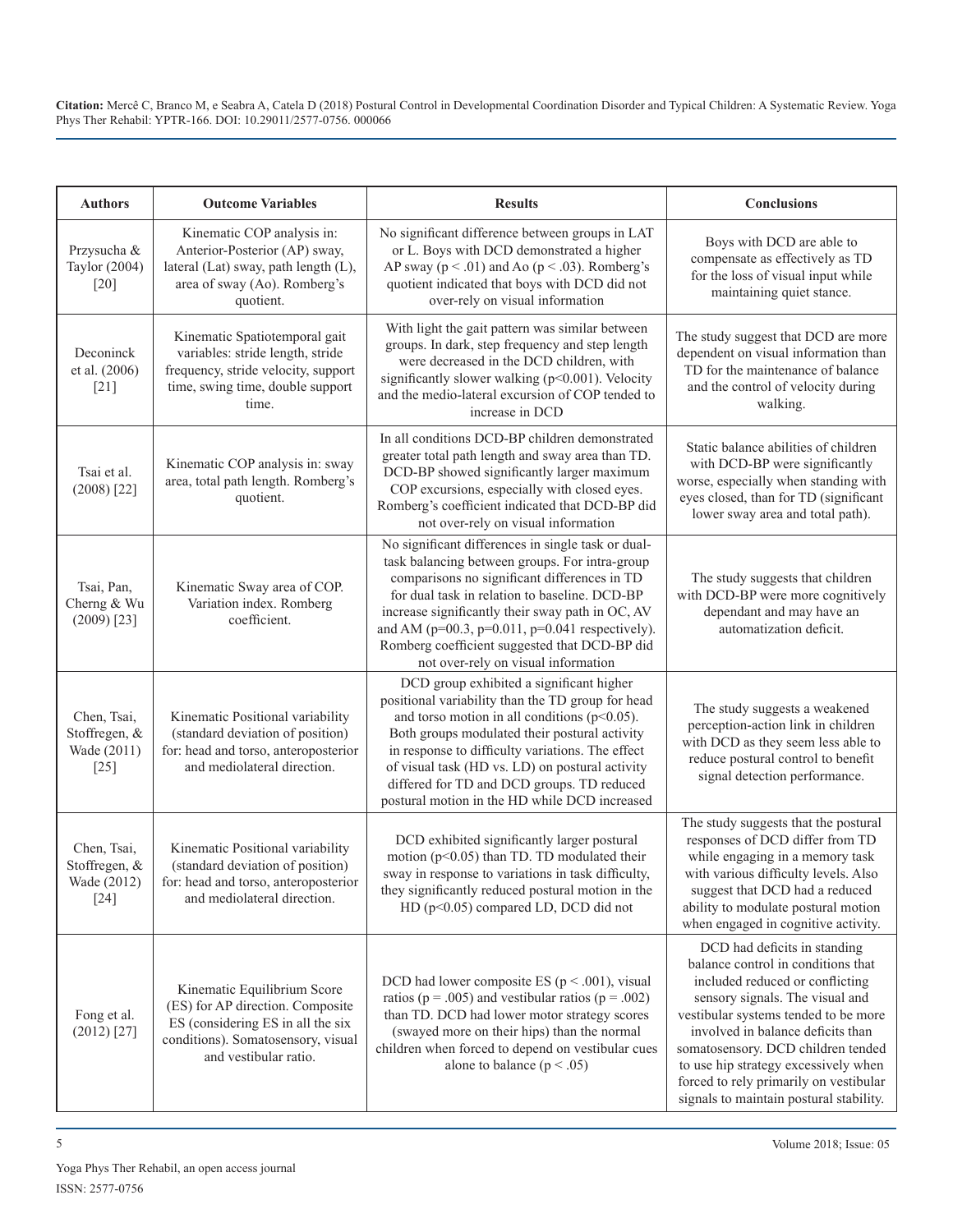| Fong et al.<br>$(2015)$ [28] | Kinematic and kinetic Hamstring<br>and gastrocnemius: muscle<br>activation latencies, muscle peak<br>force, time to peak force.                                                            | DCD had longer hamstring and gastrocnemius<br>muscle activation latencies $(P<0.001)$ and lower<br>isometric peak forces (P<0.001). Gastrocnemius<br>peak force explained $5.7\%$ (P=0.003) and $8.5\%$<br>(P=0.001) of the variance of MABC balance<br>sub score and ball skills sub score respectively.<br>Gastrocnemius muscle activation latency<br>explained $11.4\%$ (P<0.001) of the variance in the<br>MABC ball skills sub score. | DCD had delayed leg muscle<br>activation and lower isometric peak<br>forces. Gastrocnemius peak force<br>was associated with balance and<br>ball skills performances, whereas<br>timing of gastrocnemius muscle<br>activation was a determinant of<br>ball skill performance in the DCD<br>population. Improving the timing of<br>gastrocnemius muscle activation and<br>strengthening should be included<br>in the rehabilitation treatments to<br>improve postural control. |
|------------------------------|--------------------------------------------------------------------------------------------------------------------------------------------------------------------------------------------|--------------------------------------------------------------------------------------------------------------------------------------------------------------------------------------------------------------------------------------------------------------------------------------------------------------------------------------------------------------------------------------------------------------------------------------------|-------------------------------------------------------------------------------------------------------------------------------------------------------------------------------------------------------------------------------------------------------------------------------------------------------------------------------------------------------------------------------------------------------------------------------------------------------------------------------|
| Fong et al.<br>$(2016)$ [26] | Kinematic LOS in standing<br>reaction time. Movement velocity.<br>Maximum excursion. End point<br>excursion. Directional control.<br>Self-reported fall incidents in the<br>previous week. | DCD had shorter LOS maximum excursion in the<br>backward direction compared to the control group<br>$(p = 0.003)$ . This was associated with a higher<br>number of falls in daily life ( $p = 0.001$ ). DCD had<br>direction-specific postural control impairment,<br>specifically, diminished LOS in the backward<br>direction.                                                                                                           | Improving LOS should be factored<br>into rehabilitation treatment for<br>children with DCD.                                                                                                                                                                                                                                                                                                                                                                                   |

**Table 2:** Principles outcome variables, results and conclusions from the studies included in the review.

#### **Visual Information**

The importance of visual information to PC in DCD was approached in 5 out of the 9 studies, which incorporated tasks with and without visual information [20-23,27].

In 3 studies the Romberg's Coefficient was performed (RC), this may provide a simple clinical description of the degree of dependence on visual input in balance maintenance, calculated by ((eyes closed/eyes open) x  $100\%$ ) when RC is larger than  $100\%$ . this indicates more sway with eyes closed than open. In all of the 3 studies, and although they found RC's values to be higher than 100%, it was considered that the coefficient didn´t indicate that DCD children over-rely on visual information due to the absence of significant differences [20,22,23]. Przysuvha and Taylor [20] even concluded that DCD boys are able to compensate the loss of visual information in quiet standing balance as effectively as typical boys. However, these findings differ from other authors, Deconinck and their colleges [21] suggested that DCD children are more dependent on visual information than typical for maintaining balance in walking; Tsai, Pan, Cherng and Wu [23] found that DCD did not perform as well as typical in maintaining balance, especially with the absence of visual information; also Fong and their colleges [27] reported that visual system tended to be more involved in balance deficits in DCD children.

#### **Kinematic Analysis**

Relating to the kinematic variables the DCD children seem to be more variable and to oscillate more than typical. Boys with DCD revealed a significantly higher sway in AP direction  $(p<0.01)$ 

and in the total area of sway  $(p<0.03)$  than typical boys in just standing still, with higher values with no visual information [20]. Again in just standing still on both legs, dominant and nondominant leg, DCD children had greater total path length and sway area than TD, and also revealed a significantly larger excursion of COP especially with eyes closed [22]. While doing a memory task with low and high difficulty DCD children always revealed a significantly higher positional variability in head and torso than TD  $(p<0.05)$  [24]. The same had occurred during a visual detection task with low and high difficulty, once again DCD children had a significantly higher positional variability to head and torso under all conditions  $(p<0.05)$ , being that long TD in high difficulty decreased their sway DCD increased [25]. Analysing posture during cognitive tasks DCD children tended to oscillate more, and this difference was significant during an oral-counting task (p=0.03), auditory-verbal reaction (p=0.011) and auditory-memory task (p=0.041). This increased oscillation is even more notorious in the hips, DCD children tended to use hip strategy excessively, swayed more ( $p<0.05$ ), when forced to rely on vestibular signals [27].

When we leave the standing analysis, and look at walking balance, DCD children had a similar pattern to TD with lighting, showing a slightly longer support phase. But in a harder task, walking in the dark, these children decreased their step frequency and step length substantially  $(0<0.001)$  walking significantly slower [21].

#### **Kinetic Analysis**

Along with a longer hamstring and gastrocnemius activation latencies (p<0.001), DCD children also revealed a lower isometric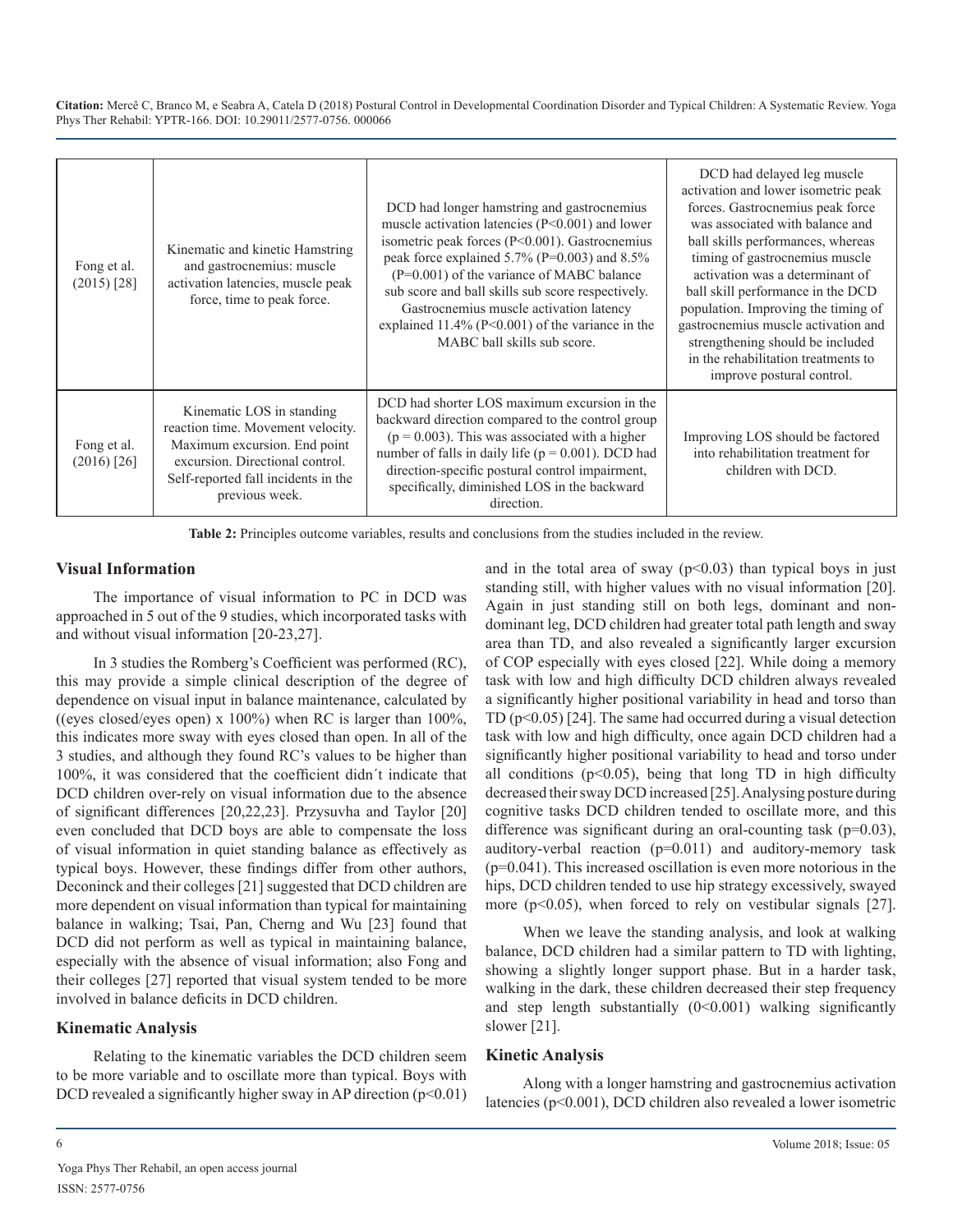peak forces for these muscles (p<0.001) [28]. This low peak force of gastrocnemius explained  $5.7\%$  (P=0.003) and  $8.5\%$  (P=0.001) of the variance of MABC balance score and ball skills score respectively. While Gastrocnemius muscle activation latency explained 11.4% (P<0.001) of the variance in the MABC ball skills score.

#### **Discussion**

The purpose of the present systematic review consisted on reviewing all the methodologies already used in PC's study in DCD; and analysing and synthetizing the results and differences between DCD and typical children in these studies, in order to more deeply understand this theme and find clues for a more suitable intervention.

Despite there being few studies, just 9, all of which have used biomechanical instruments, we found diversity in the methodology. Force platforms, three-dimensional video recording, balance performance monitor, magnetic tracking system and computerized dynamic posturography were used to access the COP's participants, so as to study their postural control. Besides the COP analysis, we also found limit of stability tests, and equilibrium scores through the sensory organization tests, electromyography, accelerometer and dynamometry. We can accept that it is possible to study postural control with a broad and varied methodology.

Unfortunately, considering the present systematic review, until now, the nonlinear methods were not yet applied in studies of postural control in DCD, so we cannot synthesize and analyze information about those particular studies. The nonlinear methods like approximated entropy or Lyapunov exponent have been used in the study and diagnosis of developmental delay in infants and children with several disorders, like cerebral palsy [12], and proved to be able to supply additional information to linear methods. Considering that the first goal of this systematic review consisted of reviewing the methodology already used in PC's study in DCD, in order to gather information on what investigators can improve in future. Our suggestion consists of supporting linear and nonlinear methods, as already done in CP [12], using, if possible, a triangulation method. It is possible that this new nonlinear technology, allied to other linear that has already proved to be reliable and valuable, in future we can find more information to better understand this theme.

The second purpose, was to synthetize and analyse information, looking at the linear data and for all studies including the fact that visual information in balance control of DCD children is still unclear, among the 5 studies that approached this theme 1 did not present a conclusion or suggestion [23], another suggested that boys with DCD can compensate effectively the absence of visual information as typical [20], and 3 studies suggested a greater dependency on visual information in DCD children [21,22,27]. It seems possible that DCD children are more dependent on visual

information.

In a general, DCD children appear to be more variable and oscillate more in a standing condition especially when the task becomes more difficult, e.g. loss of visual information [20,22] or doing tasks simultaneously [23-25]. This increasing oscillation when the task difficulty increases in DCD is not fully proved, when we leave the standing analysis and look at walking balance DCD walking in the dark significantly decreased their step frequency and step length (0<0.001) walking slower [21]. Despite several studies having noted a higher oscillation in DCD, these children had a shorter limit of stability in backward direction (p=0.003) which was related to a higher number of falls [26].

Analysing the conclusions and suggestions of all studies included in the present review, it was possible to identify some clues for intervention with DCD children. Some studies suggested that DCD were more cognitively dependant and may have an automatization deficit, which means that the intervention should take into account attentional factors [23,24]. Other studies reported a deficit in standing balance with reduced or conflicting sensory signals, and also suggested a weakness in the perceptionaction link [25,27]. This should be another field to explore in the intervention, the child is not a system closed on itself, it is rather a dynamic system which, consequently, is influenced by the environment. If the child has problems accessing and incorporating the information available, the cycles of perception-action, he/she will have problems in using it to maintain its posture and/or fulfil a task.

It was also found that the late timing of contraction and the lesser peak force of the gastrocnemius muscle are related to a higher incidence of falls in DCD children [28]. Besides that, the limit of stability in backward excursion of DCD children is significantly lesser [26]. All of these aspects should be addressed in physical therapy in order to improve balance control in these children.

#### **Conclusion**

According to the present systematic review, nonlinear methods have not yet been applied to postural control's studies in DCD. Considering their applicability and value already proved in studies with CP [12], for future studies our suggestion is to ally linear and nonlinear methods, using a triangulation method if possible. All studies incorporated in this review used linear methodology with some different approaches. It was found COP analysis, limit of stability tests, equilibrium scores, electromyography, accelerometer and dynamometry, all using biomechanical instruments. We can accept that it is possible to study postural control with a broader and varied methodology.

The importance of visual information in PC of DCD children is still unclear, it seems possible that DCD children are more dependent on visual information [21,22,27]. In general, DCD